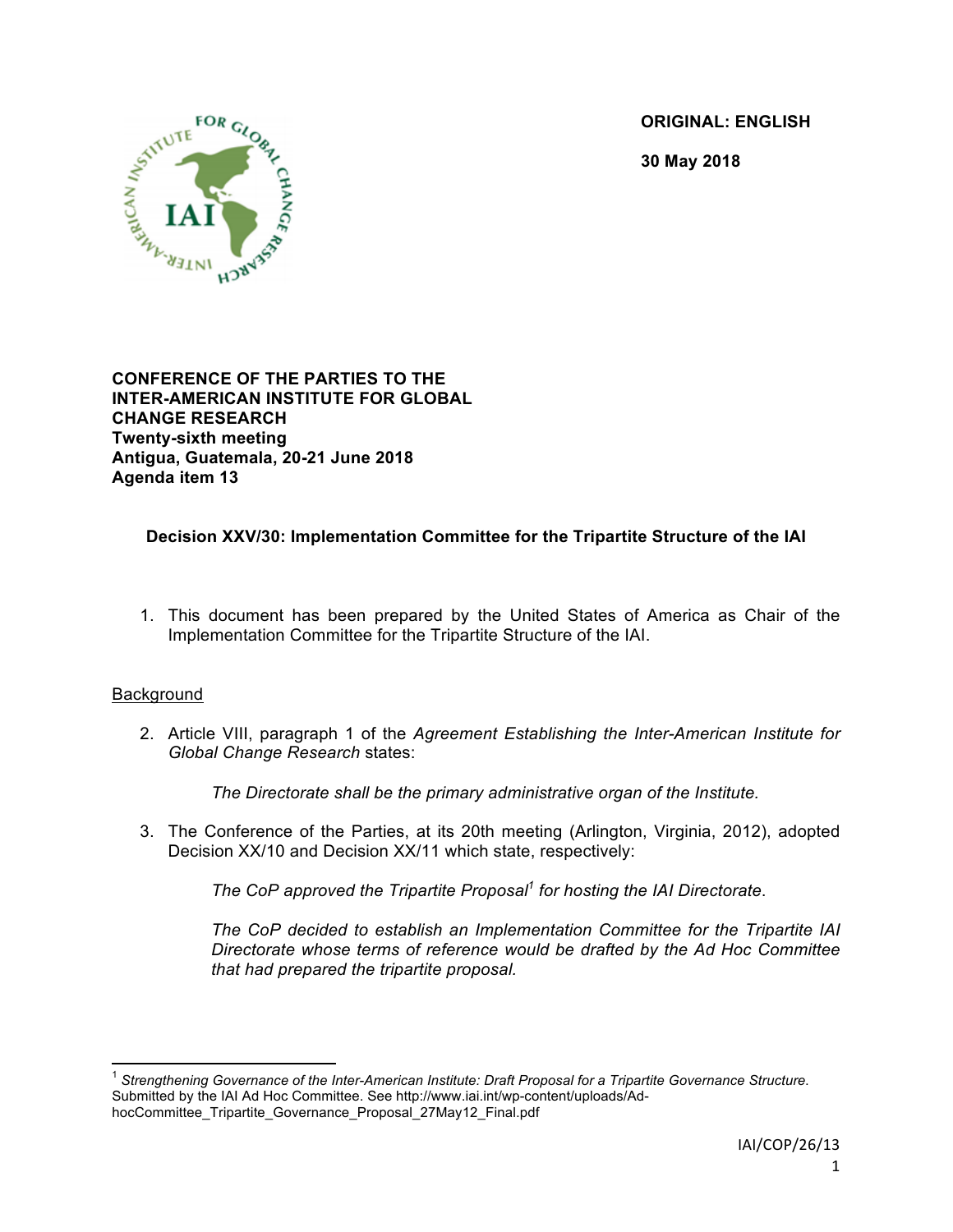4. The approved *Tripartite Governance Structure* proposal states:

*The CoP agreed that the strengthening of the IAI's capacity would be best fulfilled by implementing a distributed Directorate based on a tripartite approach to host the IAI in the three countries of Argentina, Brazil, and Uruguay. Overall coordination and integrated operations for the IAI Directorate would be based in Uruguay, while new science development activities and new science-policy liaison activities for the IAI Directorate would be based in Brazil and Argentina respectively<sup>2</sup>* .

5. The Conference of the Parties, at its 25th meeting (Bogota, 2017), adopted Decision XXV/30 which states:

> *The CoP renewed the term of the Implementation Committee for the Tripartite Structure of the IAI for one year. The committee will maintain its terms of reference and membership: Argentina, Brazil, Canada, Colombia, Costa Rica, Ecuador (Vice-Chair), Uruguay, and United States of America (Chair). The Committee shall be open to all the Parties.*

### Progress in the implementation of the *Tripartite Governance Structure*

### Uruguay

- 6. The *Agreement between the Inter-American Institute for Global Change Research (IAI) and the Oriental Republic of Uruguay concerning the establishment of the headquarters of the Integrated Operations and Finance Directorate of the IAI<sup>3</sup>* was established on 13 November 2012.
- 7. At the time of writing, the IAI Directorate in Uruguay is fully operational and able to meet the responsibilities assigned to it under Article VIII of the *Agreement*.
- 8. The Chair of the Implementation Committee for the Tripartite Structure of the IAI and the IAI Directorate acknowledge the generous contribution of Uruguay in the establishment of this office.

#### Argentina

9. Discussions are ongoing between Argentina and the IAI Directorate regarding the finalization of the agreement to establish the IAI Science-Policy Liaison Directorate.

<sup>&</sup>lt;sup>2</sup> Strengthening Governance of the Inter-American Institute: Tripartite Governance Structure. Prepared by the IAI Ad-Hoc Committee. approved by the 20th meeting of the Conference of the Parties, 27 to 29 June 2012, p. 3. See:<br>http://www.iai.int/wp-content/uploads/lAltripartiteGovernanceAPPROVEDiune2012.pdf

http://www.interative.org/internalcearties.<br><sup>3</sup> Agreement between the Inter-American Institute for Global Change Research (IAI) and the Oriental Republic of Uruguay concerning the establishment of the headquarters of the Integrated Operations and Finance Directorate of the IAI. [In Spanish only].

See: http://www.iai.int/wp-content/uploads/2014/01/IAI\_host\_country\_agreement\_uruguay\_2012\_sp.pdf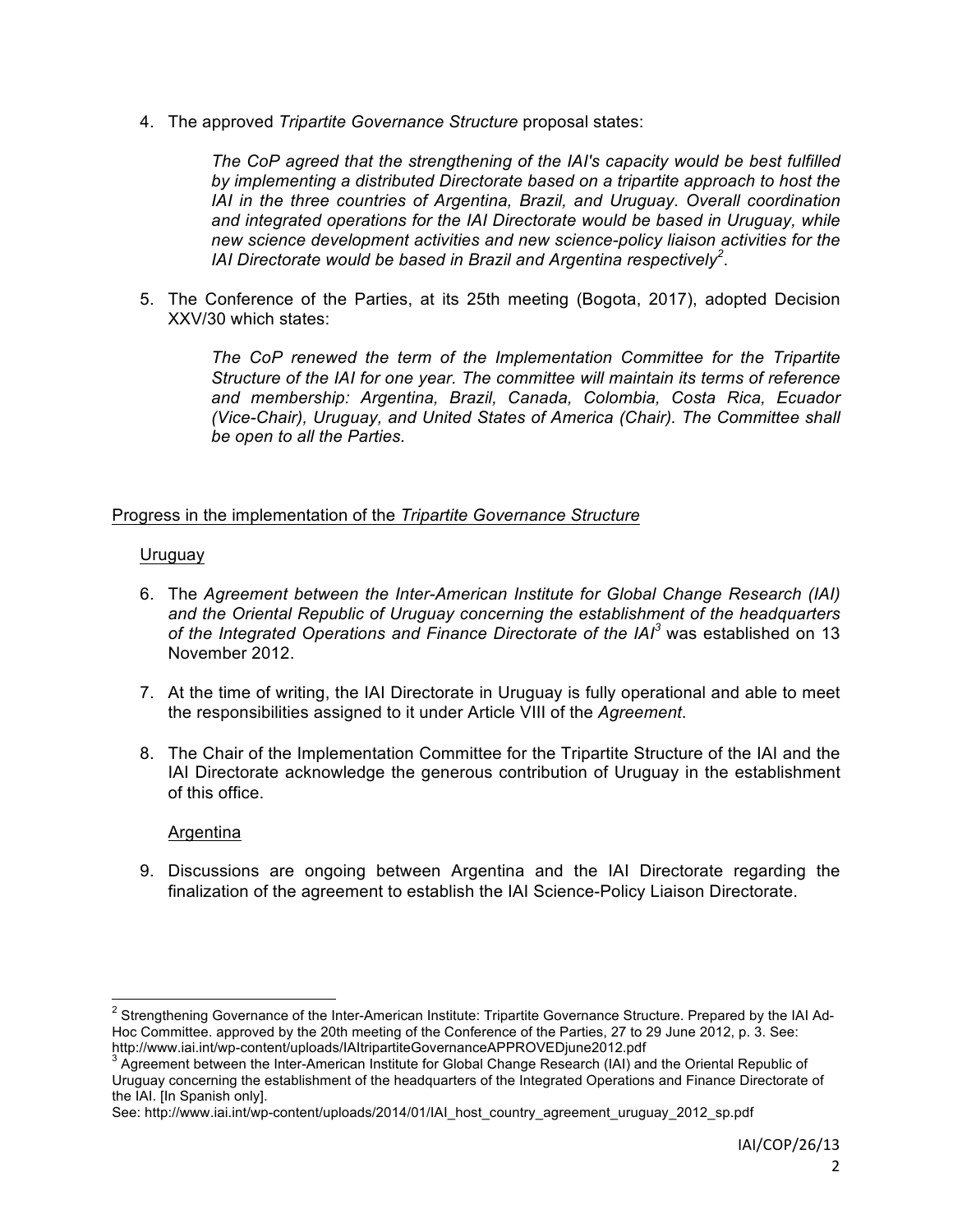Brazil

10. Discussions are also ongoing between Brazil and the IAI Directorate regarding the establishment of the Science Development Directorate.

#### Alternate models in the implementation of the *Tripartite Governance Structure*

- 11. CoP-26 (Antigua, 2018) will mark the sixth anniversary of the adoption of the *Tripartite Governance Structure*. Given the many challenges faced by Argentina and Brazil to establish and finalize agreements establishing the IAI Science-Policy Liaison Directorate and the Science Development Directorate, respectively, the time may be opportune for Parties to consider if the requirements in the *Tripartite Governance Structure* are too ambitious and to evaluate more flexible models.
- 12. The Implementation Committee for the Tripartite Structure of the IAI notes that the approved *Tripartite Governance Structure* views the general objective of the IAI Science-Policy Liaison Directorate as:

*The work of the Science-Policy Liaison Office is framed by Articles II.b) and II.f) of the Agreement Establishing the IAI, that is, strengthening the regional relevance of scientific programs and projects, understood as a establishing and maintaining sound linkages between IAI and policy-making communities in various sectors, and improving public awareness and scientific information input to governments for the development of public policy relevant to global change.*

13. The approved *Tripartite Governance Structure* also views the general objective of the Science Development Directorate and its Director as:

*The Director of Science Development will work in conjunction with Science Advisory Committee to develop the strategic vision with input from the Assistant Director of Science Programs, Program Manager and with regional science institutions to develop science directions and capabilities needed for the IAI to fulfill its mandate.*

- 14. Moreover, physical office space with appointed staff, including at the Director level, are requirements under the approved *Tripartite Governance Structure*. The financial burden and administration requirements under this model should not be underestimated, particularly in light of the current economic environment faced by many Parties.
- 15. In light of the above, Parties may wish to consider alternate options of implementation that replace the objectives of the *Tripartite Governance Structure* with an merged structure that is easier to implement, more effectively meets the needs of the IAI and does not entail significant and onerous financial and human resources.
- 16. One such option could be the retirement of Decision XX/10, which approved the *Tripartite Proposal for hosting the IAI Directorate,* followed by new decisions which would continue to recognize and support the contribution by Uruguay as the host to the Integrated Operations and Finance Directorate, merge the three Directorates into a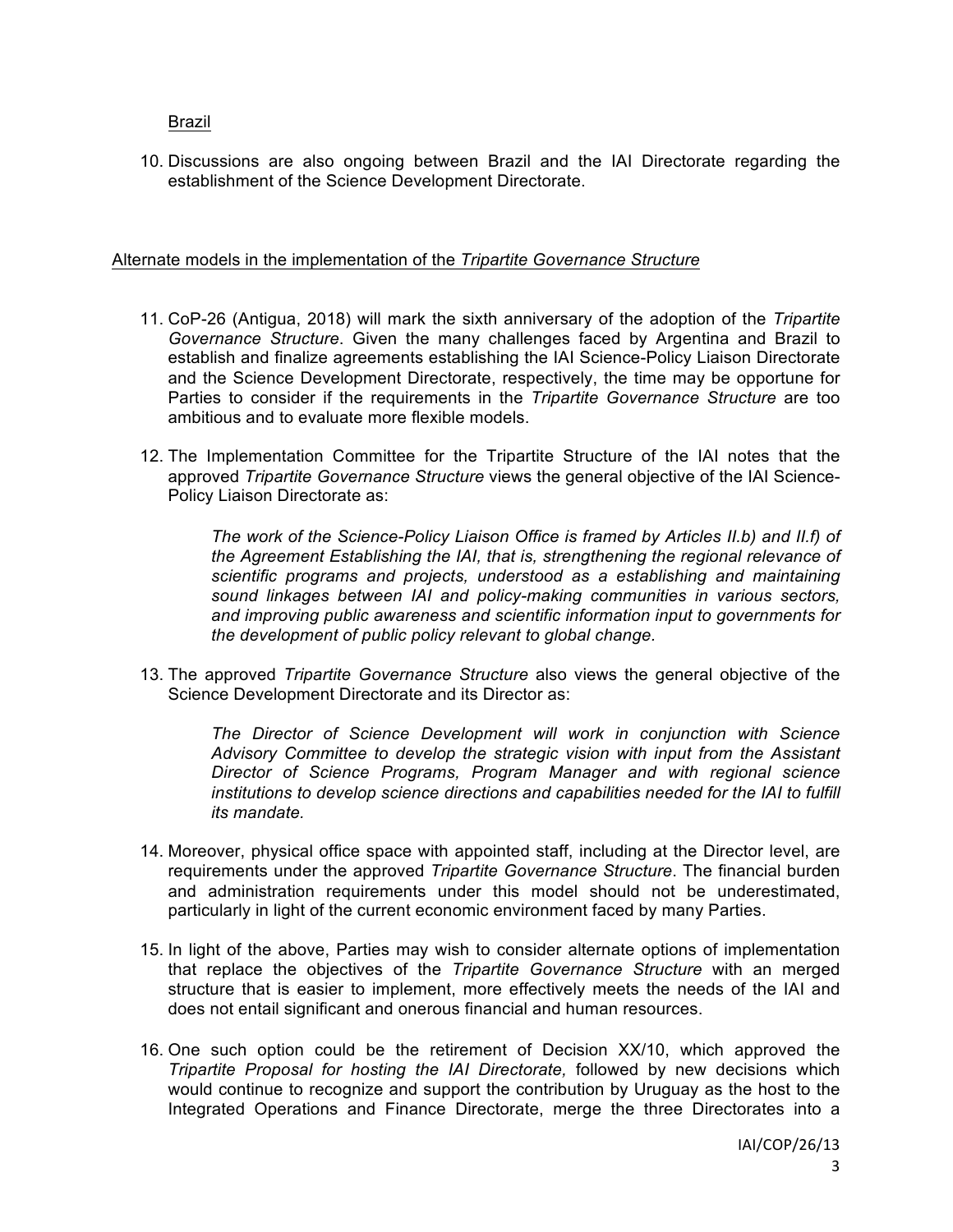single Directorate and invite contributions by all Parties to support work on science and science to policy.

### Recommendation

- 17. The Implementation Committee for the Tripartite Structure of the IAI invites the Conference of the Parties to consider the retirement of Decision XX/10: *Tripartite Proposal for hosting the IAI Directorate.*
- 18. The Committee is also of the opinion that the Science Development Directorate and the Science-Policy Liaison Directorate should be merged with the Operations and Finance Directorate in Montevideo Uruguay.
- 19. The Committee invites Parties to provide financial and human resources, as appropriate and subject to the availability of such resources, to the integrated IAI Directorate.
- 20. The Conference of the Parties is invited to consider adopting the draft decisions contained in the Annex to the present document.